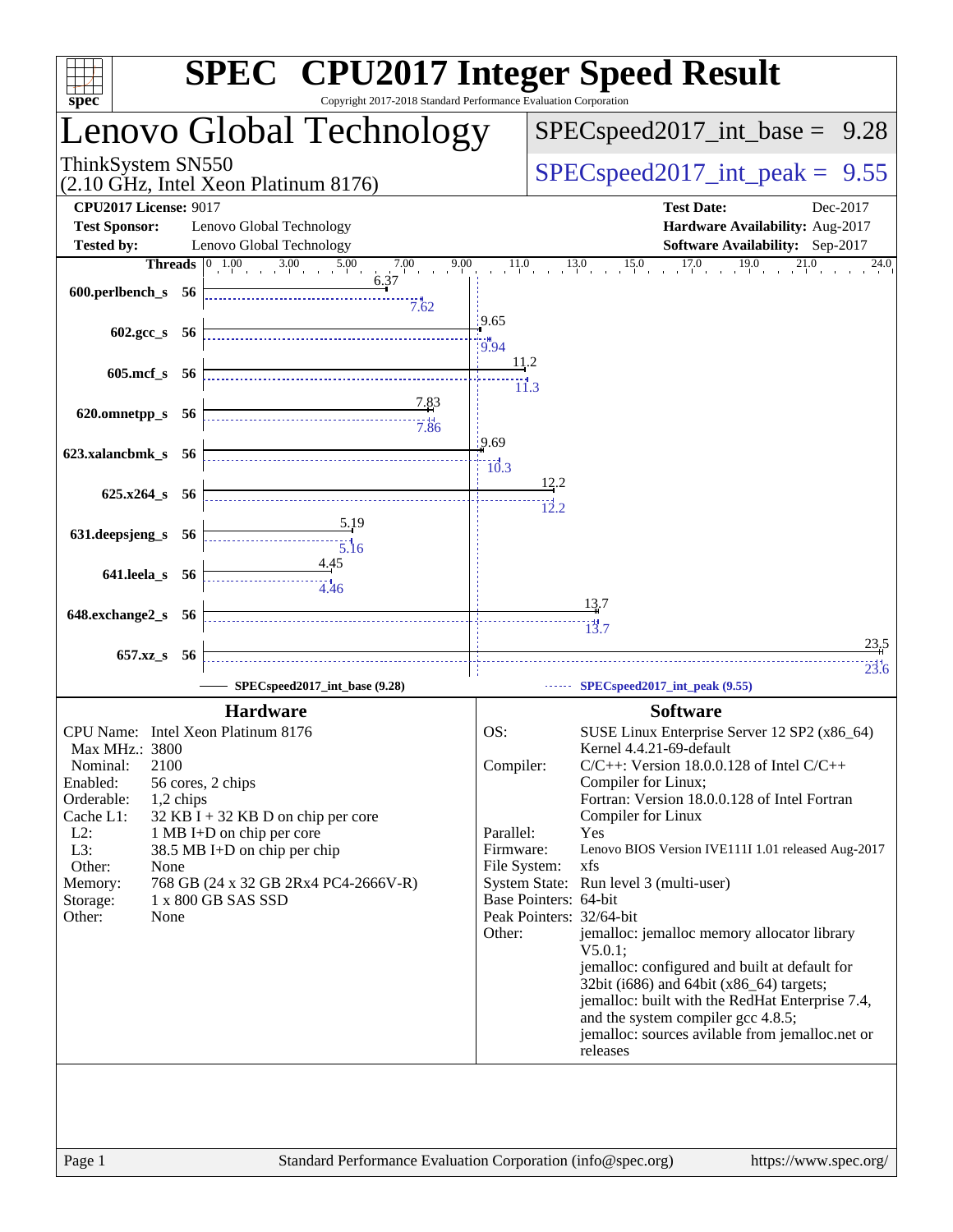

## Lenovo Global Technology

(2.10 GHz, Intel Xeon Platinum 8176)

ThinkSystem SN550  $SPEC speed2017$  int peak = 9.55  $SPECspeed2017\_int\_base = 9.28$ 

**[Test Sponsor:](http://www.spec.org/auto/cpu2017/Docs/result-fields.html#TestSponsor)** Lenovo Global Technology **[Hardware Availability:](http://www.spec.org/auto/cpu2017/Docs/result-fields.html#HardwareAvailability)** Aug-2017 **[Tested by:](http://www.spec.org/auto/cpu2017/Docs/result-fields.html#Testedby)** Lenovo Global Technology **[Software Availability:](http://www.spec.org/auto/cpu2017/Docs/result-fields.html#SoftwareAvailability)** Sep-2017

**[CPU2017 License:](http://www.spec.org/auto/cpu2017/Docs/result-fields.html#CPU2017License)** 9017 **[Test Date:](http://www.spec.org/auto/cpu2017/Docs/result-fields.html#TestDate)** Dec-2017

### **[Results Table](http://www.spec.org/auto/cpu2017/Docs/result-fields.html#ResultsTable)**

|                                    | <b>Base</b>    |                |       |                | <b>Peak</b> |                |             |                |                |              |                |              |                |              |
|------------------------------------|----------------|----------------|-------|----------------|-------------|----------------|-------------|----------------|----------------|--------------|----------------|--------------|----------------|--------------|
| <b>Benchmark</b>                   | <b>Threads</b> | <b>Seconds</b> | Ratio | <b>Seconds</b> | Ratio       | <b>Seconds</b> | Ratio       | <b>Threads</b> | <b>Seconds</b> | <b>Ratio</b> | <b>Seconds</b> | <b>Ratio</b> | <b>Seconds</b> | <b>Ratio</b> |
| $600.$ perlbench s                 | 56             | 280            | 6.34  | 278            | 6.39        | 279            | 6.37        | 56             | 234            | 7.58         | 233            | 7.62         | 233            | 7.62         |
| 602.gcc_s                          | 56             | 412            | 9.68  | 413            | 9.65        | 415            | 9.59        | 56             | 401            | 9.94         | 398            | 10.0         | 403            | 9.89         |
| $605$ .mcf s                       | 56             | 421            | 11.2  | 422            | 11.2        | 422            | 11.2        | 56             | 419            | 11.3         | 419            | 11.3         | 418            | 1.3          |
| 620.omnetpp_s                      | 56             | 204            | 8.00  | 208            | 7.83        | 209            | 7.82        | 56             | 208            | 7.86         | 203            | 8.03         | 208            | 7.85         |
| 623.xalancbmk s                    | 56             | 146            | 9.74  | 146            | 9.69        | 147            | 9.65        | 56             | 138            | 10.3         | 137            | 10.3         | 137            | <b>10.3</b>  |
| 625.x264 s                         | 56             | 145            | 12.2  | 145            | 12.2        | 145            | 12.2        | 56             | 145            | 12.2         | 145            | 2.2          | 145            | 12.2         |
| 631.deepsjeng_s                    | 56             | 276            | 5.19  | 276            | 5.19        | 276            | 5.18        | 56             | 278            | 5.16         | 278            | 5.16         | 277            | 5.17         |
| 641.leela s                        | 56             | 383            | 4.45  | 384            | 4.45        | 384            | 4.45        | 56             | 382            | 4.46         | 384            | 4.44         | 382            | 4.47         |
| 648.exchange2_s                    | 56             | 215            | 13.7  | 214            | 13.8        | 216            | 13.6        | 56             | 214            | <b>13.7</b>  | 216            | 13.6         | 214            | 13.8         |
| $657.xz$ s                         | 56             | 261            | 23.6  | 263            | 23.5        | 263            | <b>23.5</b> | 56             | 262            | 23.6         | 264            | 23.4         | 262            | 23.6         |
| $SPECspeed2017$ int base =<br>9.28 |                |                |       |                |             |                |             |                |                |              |                |              |                |              |

**[SPECspeed2017\\_int\\_peak =](http://www.spec.org/auto/cpu2017/Docs/result-fields.html#SPECspeed2017intpeak) 9.55**

Results appear in the [order in which they were run.](http://www.spec.org/auto/cpu2017/Docs/result-fields.html#RunOrder) Bold underlined text [indicates a median measurement](http://www.spec.org/auto/cpu2017/Docs/result-fields.html#Median).

### **[Operating System Notes](http://www.spec.org/auto/cpu2017/Docs/result-fields.html#OperatingSystemNotes)**

Stack size set to unlimited using "ulimit -s unlimited"

### **[General Notes](http://www.spec.org/auto/cpu2017/Docs/result-fields.html#GeneralNotes)**

Environment variables set by runcpu before the start of the run: LD\_LIBRARY\_PATH = "/home/cpu2017.1.0.2.ic18.0/lib/ia32:/home/cpu2017.1.0.2.ic18.0/lib/intel64" LD\_LIBRARY\_PATH = "\$LD\_LIBRARY\_PATH:/home/cpu2017.1.0.2.ic18.0/je5.0.1-32:/home/cpu2017.1.0.2.ic18.0/je5.0.1-64" OMP\_STACKSIZE = "192M"

 Binaries compiled on a system with 1x Intel Core i7-4790 CPU + 32GB RAM memory using Redhat Enterprise Linux 7.4 Transparent Huge Pages enabled by default Prior to runcpu invocation Filesystem page cache synced and cleared with: sync; echo 3> /proc/sys/vm/drop\_caches No: The test sponsor attests, as of date of publication, that CVE-2017-5754 (Meltdown) is mitigated in the system as tested and documented. No: The test sponsor attests, as of date of publication, that CVE-2017-5753 (Spectre variant 1) is mitigated in the system as tested and documented. No: The test sponsor attests, as of date of publication, that CVE-2017-5715 (Spectre variant 2) is mitigated in the system as tested and documented.

This benchmark result is intended to provide perspective on past performance using the historical hardware and/or software described on this result page.

The system as described on this result page was formerly

Page 2 Standard Performance Evaluation Corporation [\(info@spec.org\)](mailto:info@spec.org) <https://www.spec.org/> **(Continued on next page)**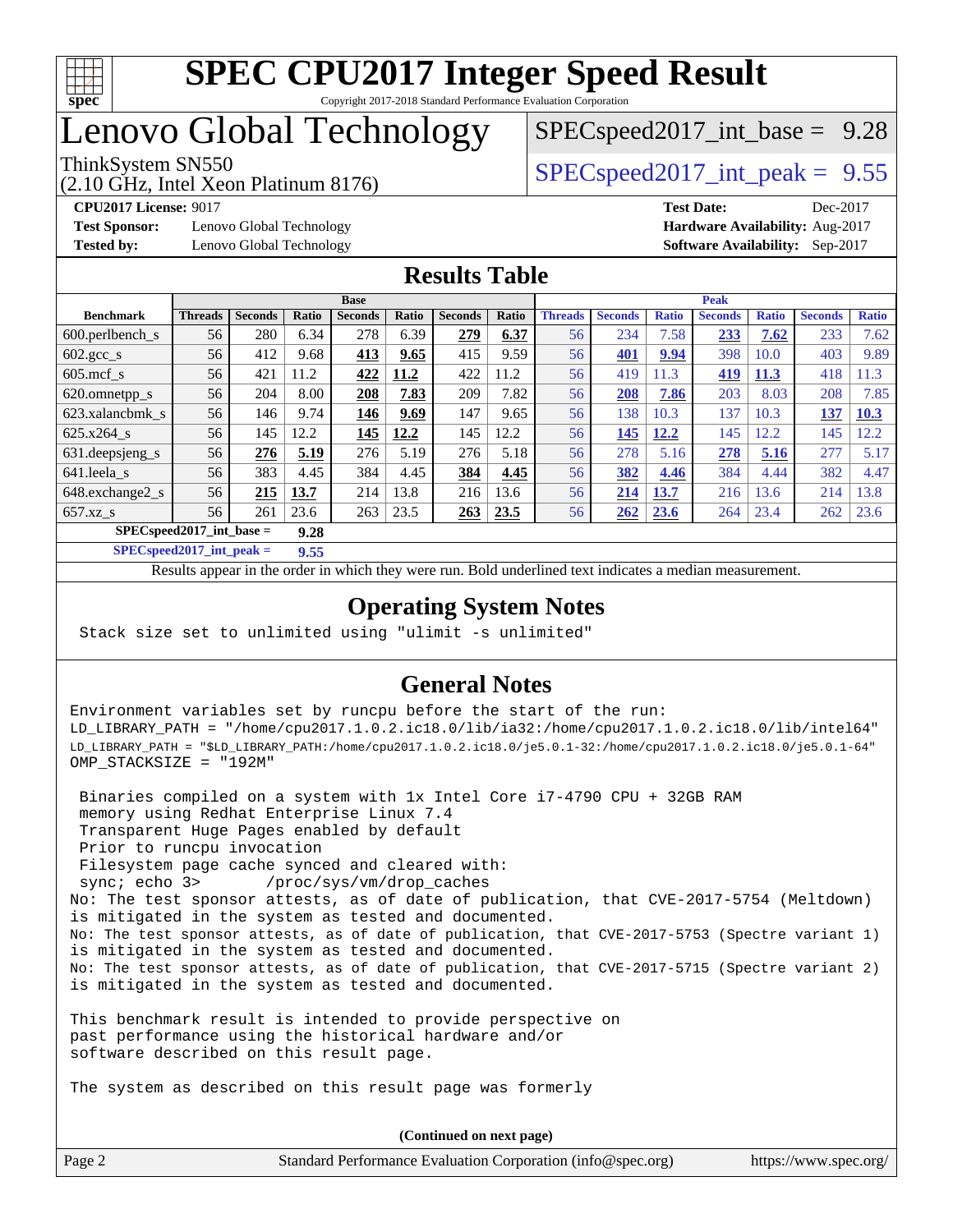

### Lenovo Global Technology

 $SPECspeed2017\_int\_base = 9.28$ 

(2.10 GHz, Intel Xeon Platinum 8176)

ThinkSystem SN550  $SPEC speed2017$  int peak = 9.55

**[Test Sponsor:](http://www.spec.org/auto/cpu2017/Docs/result-fields.html#TestSponsor)** Lenovo Global Technology **[Hardware Availability:](http://www.spec.org/auto/cpu2017/Docs/result-fields.html#HardwareAvailability)** Aug-2017 **[Tested by:](http://www.spec.org/auto/cpu2017/Docs/result-fields.html#Testedby)** Lenovo Global Technology **[Software Availability:](http://www.spec.org/auto/cpu2017/Docs/result-fields.html#SoftwareAvailability)** Sep-2017

**[CPU2017 License:](http://www.spec.org/auto/cpu2017/Docs/result-fields.html#CPU2017License)** 9017 **[Test Date:](http://www.spec.org/auto/cpu2017/Docs/result-fields.html#TestDate)** Dec-2017

#### **[General Notes \(Continued\)](http://www.spec.org/auto/cpu2017/Docs/result-fields.html#GeneralNotes)**

generally available. At the time of this publication, it may not be shipping, and/or may not be supported, and/or may fail to meet other tests of General Availability described in the SPEC OSG Policy document, <http://www.spec.org/osg/policy.html>

This measured result may not be representative of the result that would be measured were this benchmark run with hardware and software available as of the publication date.

#### **[Platform Notes](http://www.spec.org/auto/cpu2017/Docs/result-fields.html#PlatformNotes)**

BIOS configuration: Choose Operating Mode set to Maximum Performance Hyper-Threading set to Disable DCU Streamer Prefetcher set to Disable MONITORMWAIT set to Enable XPT Prefetcher set to Enable DCA set to Enable Stale AtoS set to Enable LLC Deadline Alloc set to Disable Sysinfo program /home/cpu2017.1.0.2.ic18.0/bin/sysinfo Rev: r5797 of 2017-06-14 96c45e4568ad54c135fd618bcc091c0f running on SN550 Sun Dec 3 16:01:58 2017 SUT (System Under Test) info as seen by some common utilities. For more information on this section, see <https://www.spec.org/cpu2017/Docs/config.html#sysinfo> From /proc/cpuinfo model name : Intel(R) Xeon(R) Platinum 8176 CPU @ 2.10GHz 2 "physical id"s (chips) 56 "processors" cores, siblings (Caution: counting these is hw and system dependent. The following excerpts from /proc/cpuinfo might not be reliable. Use with caution.) cpu cores : 28 siblings : 28 physical 0: cores 0 1 2 3 4 5 6 8 9 10 11 12 13 14 16 17 18 19 20 21 22 24 25 26 27 28 29 30 physical 1: cores 0 1 2 3 4 5 6 8 9 10 11 12 13 14 16 17 18 19 20 21 22 24 25 26 27 28 29 30 From lscpu: Architecture: x86\_64 CPU op-mode(s): 32-bit, 64-bit Byte Order: Little Endian CPU(s): 56 **(Continued on next page)**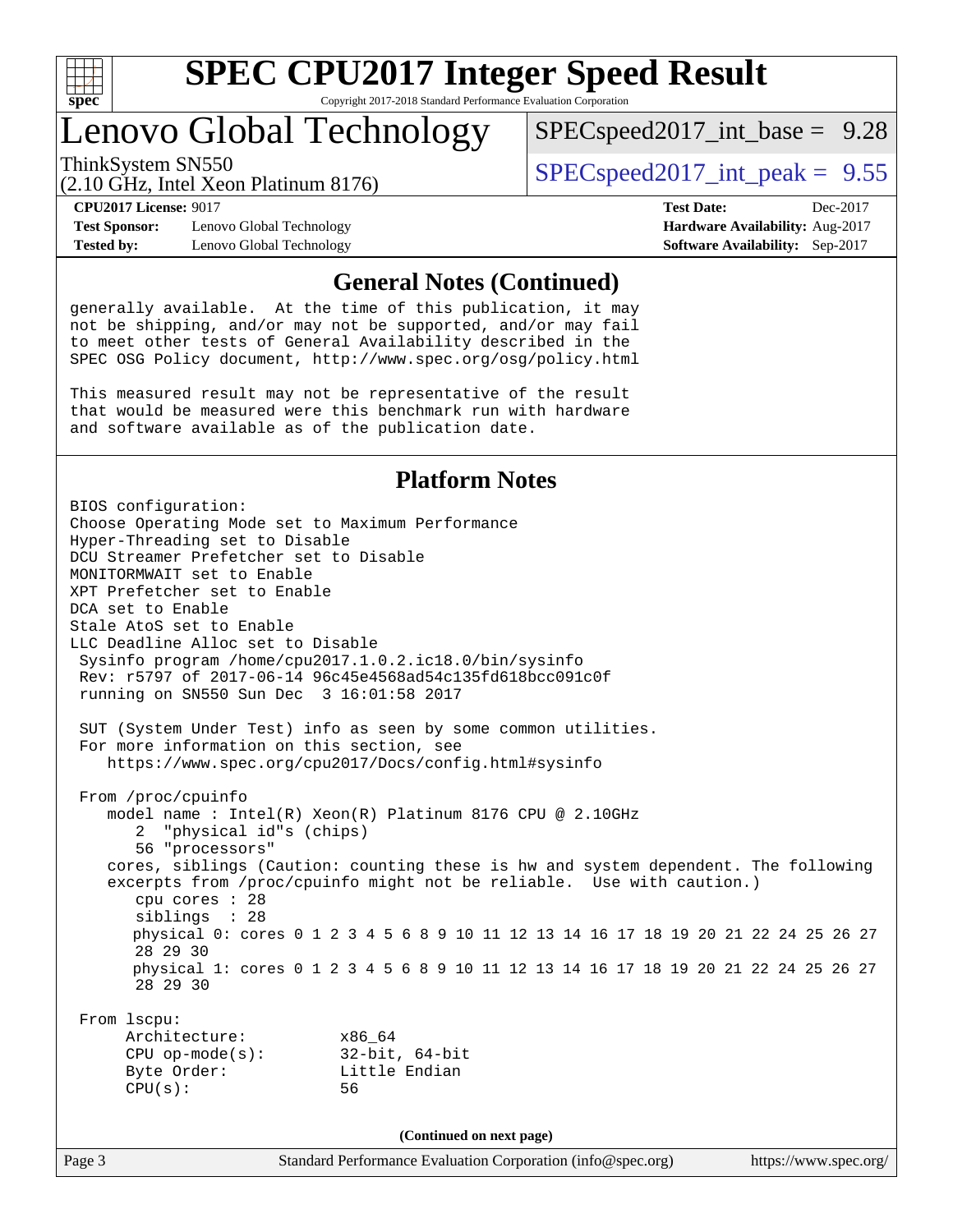

Lenovo Global Technology

[SPECspeed2017\\_int\\_base =](http://www.spec.org/auto/cpu2017/Docs/result-fields.html#SPECspeed2017intbase) 9.28

(2.10 GHz, Intel Xeon Platinum 8176)

ThinkSystem SN550<br>  $SPECspeed2017\_int\_peak = 9.55$ 

**[Test Sponsor:](http://www.spec.org/auto/cpu2017/Docs/result-fields.html#TestSponsor)** Lenovo Global Technology **[Hardware Availability:](http://www.spec.org/auto/cpu2017/Docs/result-fields.html#HardwareAvailability)** Aug-2017 **[Tested by:](http://www.spec.org/auto/cpu2017/Docs/result-fields.html#Testedby)** Lenovo Global Technology **[Software Availability:](http://www.spec.org/auto/cpu2017/Docs/result-fields.html#SoftwareAvailability)** Sep-2017

**[CPU2017 License:](http://www.spec.org/auto/cpu2017/Docs/result-fields.html#CPU2017License)** 9017 **[Test Date:](http://www.spec.org/auto/cpu2017/Docs/result-fields.html#TestDate)** Dec-2017

#### **[Platform Notes \(Continued\)](http://www.spec.org/auto/cpu2017/Docs/result-fields.html#PlatformNotes)**

| On-line CPU(s) list:       | $0 - 55$                                                                                |
|----------------------------|-----------------------------------------------------------------------------------------|
| Thread( $s$ ) per core:    | $\mathbf{1}$                                                                            |
| $Core(s)$ per socket:      | 28                                                                                      |
| Socket(s):                 | $\overline{2}$                                                                          |
| NUMA $node(s)$ :           | 2                                                                                       |
| Vendor ID:                 | GenuineIntel                                                                            |
| CPU family:                | 6                                                                                       |
| Model:                     | 85                                                                                      |
| Model name:                | $Intel(R)$ Xeon $(R)$ Platinum 8176 CPU @ 2.10GHz                                       |
| Stepping:                  | 4                                                                                       |
| CPU MHz:                   | 2095.082                                                                                |
| BogoMIPS:                  | 4190.16                                                                                 |
| Virtualization:            | $VT - x$                                                                                |
| L1d cache:                 | 32K                                                                                     |
| Lli cache:                 | 32K                                                                                     |
| $L2$ cache:                | 1024K                                                                                   |
| $L3$ cache:                | 39424K                                                                                  |
| NUMA node0 CPU(s):         | $0 - 27$                                                                                |
| NUMA $node1$ $CPU(s):$     | $28 - 55$                                                                               |
| Flags:                     | fpu vme de pse tsc msr pae mce cx8 apic sep mtrr pge mca cmov                           |
|                            | pat pse36 clflush dts acpi mmx fxsr sse sse2 ss ht tm pbe syscall nx pdpelgb rdtscp     |
|                            | lm constant_tsc art arch_perfmon pebs bts rep_good nopl xtopology nonstop_tsc           |
|                            | aperfmperf eagerfpu pni pclmulqdq dtes64 monitor ds_cpl vmx smx est tm2 ssse3 sdbg      |
|                            | fma cx16 xtpr pdcm pcid dca sse4_1 sse4_2 x2apic movbe popcnt tsc_deadline_timer aes    |
|                            | xsave avx f16c rdrand lahf_lm abm 3dnowprefetch ida arat epb pln pts dtherm intel_pt    |
|                            | tpr_shadow vnmi flexpriority ept vpid fsgsbase tsc_adjust bmil hle avx2 smep bmi2       |
|                            | erms invpcid rtm cqm mpx avx512f avx512dq rdseed adx smap clflushopt clwb avx512cd      |
|                            | avx512bw avx512vl xsaveopt xsavec xgetbvl cqm_llc cqm_occup_llc                         |
|                            |                                                                                         |
| /proc/cpuinfo cache data   |                                                                                         |
| cache size : 39424 KB      |                                                                                         |
|                            | From numactl --hardware WARNING: a numactl 'node' might or might not correspond to a    |
| physical chip.             |                                                                                         |
| $available: 2 nodes (0-1)$ |                                                                                         |
|                            | node 0 cpus: 0 1 2 3 4 5 6 7 8 9 10 11 12 13 14 15 16 17 18 19 20 21 22 23 24 25 26 27  |
| node 0 size: 386636 MB     |                                                                                         |
| node 0 free: 385460 MB     |                                                                                         |
|                            | node 1 cpus: 28 29 30 31 32 33 34 35 36 37 38 39 40 41 42 43 44 45 46 47 48 49 50 51 52 |
| 53 54 55                   |                                                                                         |

 node 1 size: 387040 MB node 1 free: 385947 MB

node distances:

 node 0 1 0: 10 21

1: 21 10

**(Continued on next page)**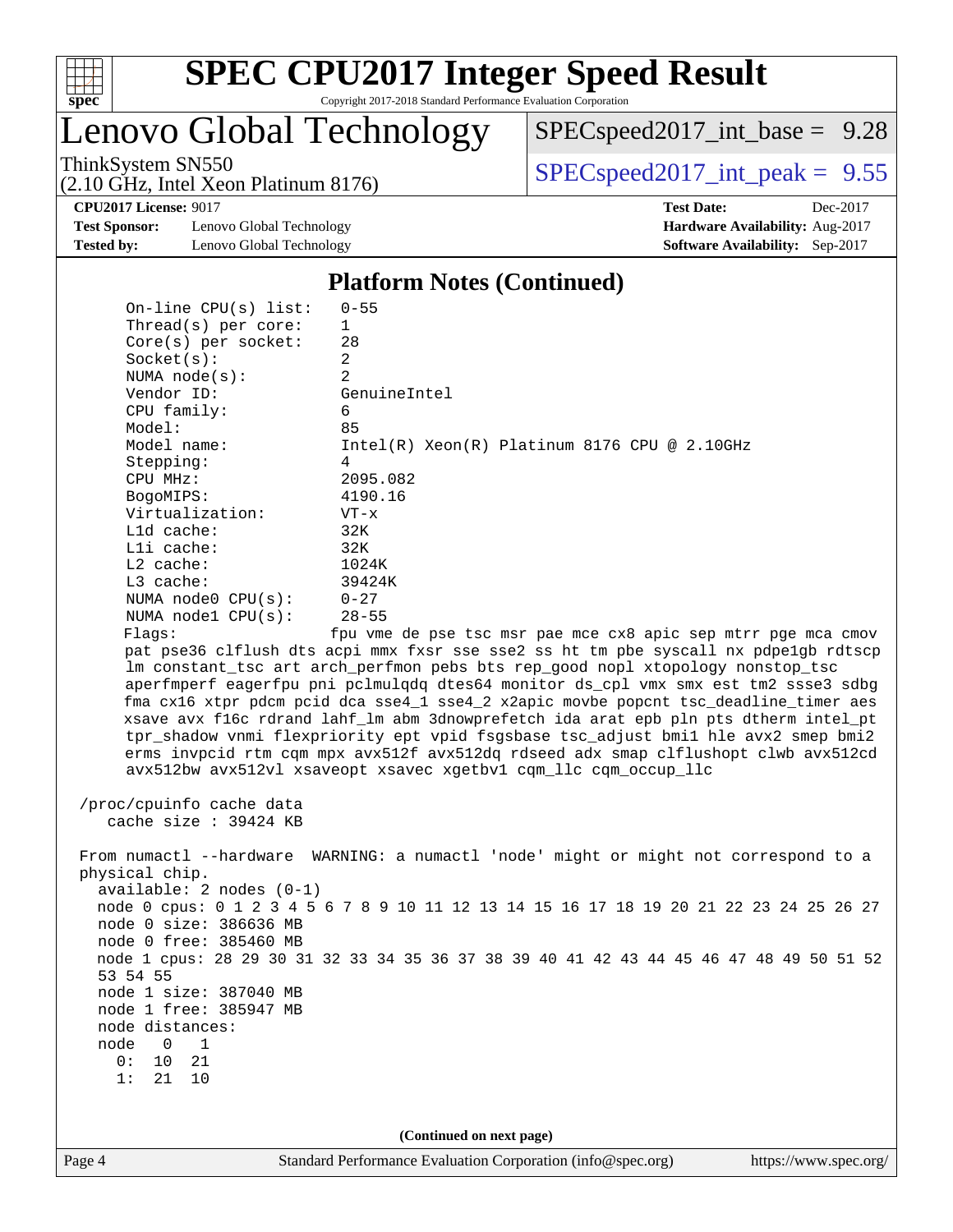

### Lenovo Global Technology

 $SPECspeed2017\_int\_base = 9.28$ 

(2.10 GHz, Intel Xeon Platinum 8176)

ThinkSystem SN550  $SPEC speed2017$  int peak = 9.55

**[Test Sponsor:](http://www.spec.org/auto/cpu2017/Docs/result-fields.html#TestSponsor)** Lenovo Global Technology **[Hardware Availability:](http://www.spec.org/auto/cpu2017/Docs/result-fields.html#HardwareAvailability)** Aug-2017 **[Tested by:](http://www.spec.org/auto/cpu2017/Docs/result-fields.html#Testedby)** Lenovo Global Technology **[Software Availability:](http://www.spec.org/auto/cpu2017/Docs/result-fields.html#SoftwareAvailability)** Sep-2017

**[CPU2017 License:](http://www.spec.org/auto/cpu2017/Docs/result-fields.html#CPU2017License)** 9017 **[Test Date:](http://www.spec.org/auto/cpu2017/Docs/result-fields.html#TestDate)** Dec-2017

#### **[Platform Notes \(Continued\)](http://www.spec.org/auto/cpu2017/Docs/result-fields.html#PlatformNotes)**

 From /proc/meminfo MemTotal: 792244480 kB HugePages\_Total: 0 Hugepagesize: 2048 kB From /etc/\*release\* /etc/\*version\* SuSE-release: SUSE Linux Enterprise Server 12 (x86\_64) VERSION = 12 PATCHLEVEL = 2 # This file is deprecated and will be removed in a future service pack or release. # Please check /etc/os-release for details about this release. os-release: NAME="SLES" VERSION="12-SP2" VERSION\_ID="12.2" PRETTY\_NAME="SUSE Linux Enterprise Server 12 SP2" ID="sles" ANSI\_COLOR="0;32" CPE\_NAME="cpe:/o:suse:sles:12:sp2" uname -a: Linux SN550 4.4.21-69-default #1 SMP Tue Oct 25 10:58:20 UTC 2016 (9464f67) x86\_64 x86\_64 x86\_64 GNU/Linux run-level 3 Dec 3 16:00 SPEC is set to: /home/cpu2017.1.0.2.ic18.0 Filesystem Type Size Used Avail Use% Mounted on /dev/sda4 xfs 687G 136G 552G 20% /home Additional information from dmidecode follows. WARNING: Use caution when you interpret this section. The 'dmidecode' program reads system data which is "intended to allow hardware to be accurately determined", but the intent may not be met, as there are frequent changes to hardware, firmware, and the "DMTF SMBIOS" standard. BIOS Lenovo -[IVE111I-1.01]- 08/11/2017 Memory: 24x Samsung M393A4K40BB2-CTD 32 GB 2 rank 2666 (End of data from sysinfo program) **[Compiler Version Notes](http://www.spec.org/auto/cpu2017/Docs/result-fields.html#CompilerVersionNotes)** ============================================================================== CC 600.perlbench\_s(base) 602.gcc\_s(base) 605.mcf\_s(base) 625.x264\_s(base, peak) 657.xz\_s(base)

**(Continued on next page)**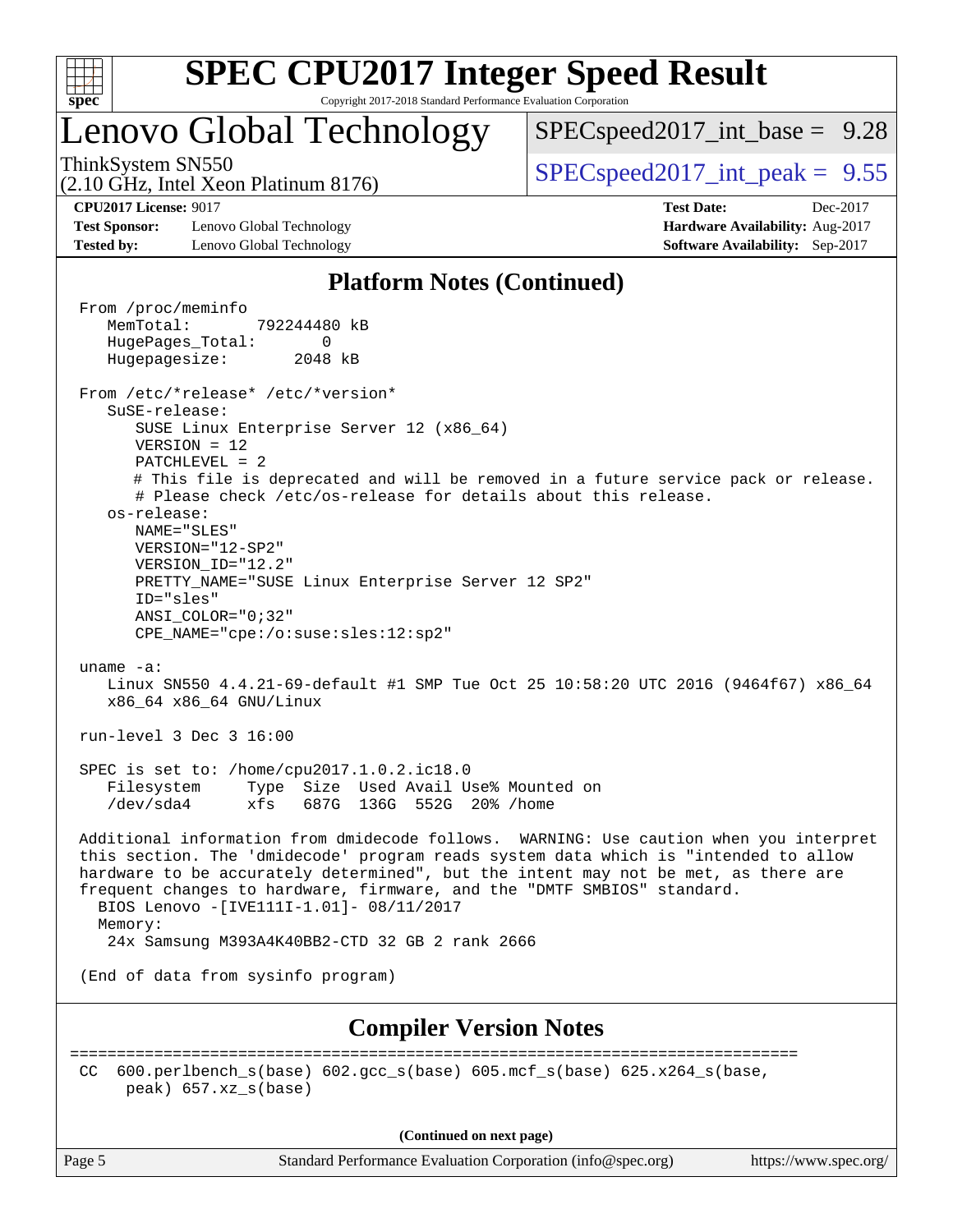

# **[SPEC CPU2017 Integer Speed Result](http://www.spec.org/auto/cpu2017/Docs/result-fields.html#SPECCPU2017IntegerSpeedResult)**

Copyright 2017-2018 Standard Performance Evaluation Corporation

### Lenovo Global Technology

[SPECspeed2017\\_int\\_base =](http://www.spec.org/auto/cpu2017/Docs/result-fields.html#SPECspeed2017intbase) 9.28

(2.10 GHz, Intel Xeon Platinum 8176)

ThinkSystem SN550<br>  $\angle Q$  10 GHz, Intel Year Platinum 8176

**[Test Sponsor:](http://www.spec.org/auto/cpu2017/Docs/result-fields.html#TestSponsor)** Lenovo Global Technology **[Hardware Availability:](http://www.spec.org/auto/cpu2017/Docs/result-fields.html#HardwareAvailability)** Aug-2017 **[Tested by:](http://www.spec.org/auto/cpu2017/Docs/result-fields.html#Testedby)** Lenovo Global Technology **[Software Availability:](http://www.spec.org/auto/cpu2017/Docs/result-fields.html#SoftwareAvailability)** Sep-2017

**[CPU2017 License:](http://www.spec.org/auto/cpu2017/Docs/result-fields.html#CPU2017License)** 9017 **[Test Date:](http://www.spec.org/auto/cpu2017/Docs/result-fields.html#TestDate)** Dec-2017

### **[Compiler Version Notes \(Continued\)](http://www.spec.org/auto/cpu2017/Docs/result-fields.html#CompilerVersionNotes)**

| icc (ICC) 18.0.0 20170811                                                                       |
|-------------------------------------------------------------------------------------------------|
| Copyright (C) 1985-2017 Intel Corporation. All rights reserved.                                 |
|                                                                                                 |
|                                                                                                 |
| $600. perlbench_s (peak) 602. gcc_s (peak) 605. mcf_s (peak) 657. xz_s (peak)$<br>CC.           |
| icc (ICC) 18.0.0 20170811                                                                       |
| Copyright (C) 1985-2017 Intel Corporation. All rights reserved.                                 |
|                                                                                                 |
|                                                                                                 |
| CXXC 620.omnetpp_s(base) 623.xalancbmk_s(base) 631.deepsjeng_s(base)<br>$641.$ leela $s$ (base) |
|                                                                                                 |
| icpc (ICC) 18.0.0 20170811                                                                      |
| Copyright (C) 1985-2017 Intel Corporation. All rights reserved.                                 |
|                                                                                                 |
|                                                                                                 |
| CXXC 620.omnetpp_s(peak) 623.xalancbmk_s(peak) 631.deepsjeng_s(peak)                            |
| $641.$ leela $s$ (peak)                                                                         |
| icpc (ICC) 18.0.0 20170811                                                                      |
| Copyright (C) 1985-2017 Intel Corporation. All rights reserved.                                 |
|                                                                                                 |
|                                                                                                 |
| 648.exchange2_s(base, peak)<br>FC.                                                              |
| ifort (IFORT) 18.0.0 20170811                                                                   |
| Copyright (C) 1985-2017 Intel Corporation. All rights reserved.                                 |
|                                                                                                 |

### **[Base Compiler Invocation](http://www.spec.org/auto/cpu2017/Docs/result-fields.html#BaseCompilerInvocation)**

[C benchmarks](http://www.spec.org/auto/cpu2017/Docs/result-fields.html#Cbenchmarks):

[icc](http://www.spec.org/cpu2017/results/res2018q1/cpu2017-20180108-02582.flags.html#user_CCbase_intel_icc_18.0_66fc1ee009f7361af1fbd72ca7dcefbb700085f36577c54f309893dd4ec40d12360134090235512931783d35fd58c0460139e722d5067c5574d8eaf2b3e37e92)

[C++ benchmarks:](http://www.spec.org/auto/cpu2017/Docs/result-fields.html#CXXbenchmarks) [icpc](http://www.spec.org/cpu2017/results/res2018q1/cpu2017-20180108-02582.flags.html#user_CXXbase_intel_icpc_18.0_c510b6838c7f56d33e37e94d029a35b4a7bccf4766a728ee175e80a419847e808290a9b78be685c44ab727ea267ec2f070ec5dc83b407c0218cded6866a35d07)

[Fortran benchmarks](http://www.spec.org/auto/cpu2017/Docs/result-fields.html#Fortranbenchmarks): [ifort](http://www.spec.org/cpu2017/results/res2018q1/cpu2017-20180108-02582.flags.html#user_FCbase_intel_ifort_18.0_8111460550e3ca792625aed983ce982f94888b8b503583aa7ba2b8303487b4d8a21a13e7191a45c5fd58ff318f48f9492884d4413fa793fd88dd292cad7027ca)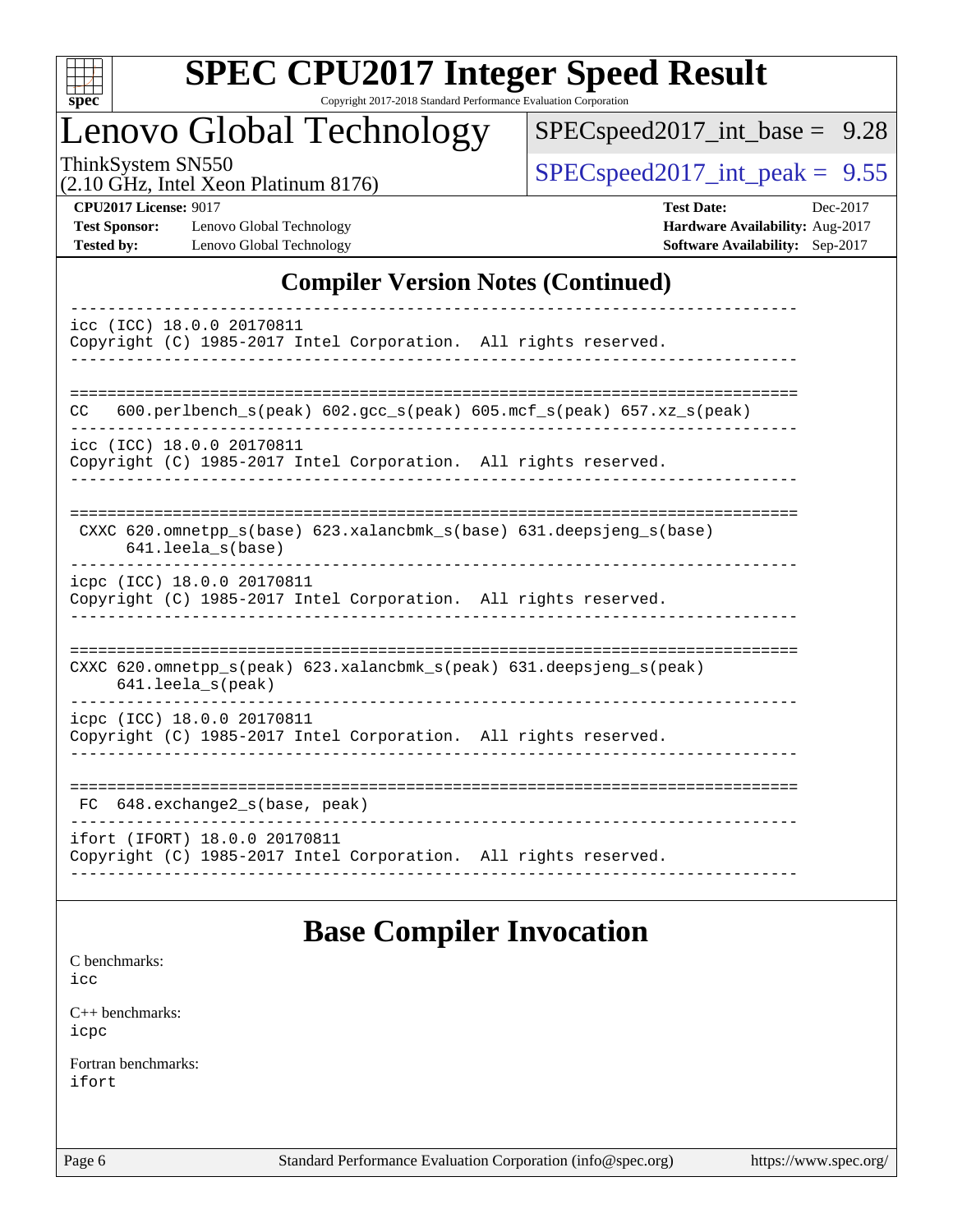

### Lenovo Global Technology

 $SPECspeed2017\_int\_base = 9.28$ 

ThinkSystem SN550  $SPEC speed2017$  int peak = 9.55

**[Test Sponsor:](http://www.spec.org/auto/cpu2017/Docs/result-fields.html#TestSponsor)** Lenovo Global Technology **[Hardware Availability:](http://www.spec.org/auto/cpu2017/Docs/result-fields.html#HardwareAvailability)** Aug-2017 **[Tested by:](http://www.spec.org/auto/cpu2017/Docs/result-fields.html#Testedby)** Lenovo Global Technology **[Software Availability:](http://www.spec.org/auto/cpu2017/Docs/result-fields.html#SoftwareAvailability)** Sep-2017

(2.10 GHz, Intel Xeon Platinum 8176)

**[CPU2017 License:](http://www.spec.org/auto/cpu2017/Docs/result-fields.html#CPU2017License)** 9017 **[Test Date:](http://www.spec.org/auto/cpu2017/Docs/result-fields.html#TestDate)** Dec-2017

### **[Base Portability Flags](http://www.spec.org/auto/cpu2017/Docs/result-fields.html#BasePortabilityFlags)**

 600.perlbench\_s: [-DSPEC\\_LP64](http://www.spec.org/cpu2017/results/res2018q1/cpu2017-20180108-02582.flags.html#b600.perlbench_s_basePORTABILITY_DSPEC_LP64) [-DSPEC\\_LINUX\\_X64](http://www.spec.org/cpu2017/results/res2018q1/cpu2017-20180108-02582.flags.html#b600.perlbench_s_baseCPORTABILITY_DSPEC_LINUX_X64) 602.gcc\_s: [-DSPEC\\_LP64](http://www.spec.org/cpu2017/results/res2018q1/cpu2017-20180108-02582.flags.html#suite_basePORTABILITY602_gcc_s_DSPEC_LP64) 605.mcf\_s: [-DSPEC\\_LP64](http://www.spec.org/cpu2017/results/res2018q1/cpu2017-20180108-02582.flags.html#suite_basePORTABILITY605_mcf_s_DSPEC_LP64) 620.omnetpp\_s: [-DSPEC\\_LP64](http://www.spec.org/cpu2017/results/res2018q1/cpu2017-20180108-02582.flags.html#suite_basePORTABILITY620_omnetpp_s_DSPEC_LP64) 623.xalancbmk\_s: [-DSPEC\\_LP64](http://www.spec.org/cpu2017/results/res2018q1/cpu2017-20180108-02582.flags.html#suite_basePORTABILITY623_xalancbmk_s_DSPEC_LP64) [-DSPEC\\_LINUX](http://www.spec.org/cpu2017/results/res2018q1/cpu2017-20180108-02582.flags.html#b623.xalancbmk_s_baseCXXPORTABILITY_DSPEC_LINUX) 625.x264\_s: [-DSPEC\\_LP64](http://www.spec.org/cpu2017/results/res2018q1/cpu2017-20180108-02582.flags.html#suite_basePORTABILITY625_x264_s_DSPEC_LP64) 631.deepsjeng\_s: [-DSPEC\\_LP64](http://www.spec.org/cpu2017/results/res2018q1/cpu2017-20180108-02582.flags.html#suite_basePORTABILITY631_deepsjeng_s_DSPEC_LP64) 641.leela\_s: [-DSPEC\\_LP64](http://www.spec.org/cpu2017/results/res2018q1/cpu2017-20180108-02582.flags.html#suite_basePORTABILITY641_leela_s_DSPEC_LP64) 648.exchange2\_s: [-DSPEC\\_LP64](http://www.spec.org/cpu2017/results/res2018q1/cpu2017-20180108-02582.flags.html#suite_basePORTABILITY648_exchange2_s_DSPEC_LP64) 657.xz\_s: [-DSPEC\\_LP64](http://www.spec.org/cpu2017/results/res2018q1/cpu2017-20180108-02582.flags.html#suite_basePORTABILITY657_xz_s_DSPEC_LP64)

### **[Base Optimization Flags](http://www.spec.org/auto/cpu2017/Docs/result-fields.html#BaseOptimizationFlags)**

#### [C benchmarks](http://www.spec.org/auto/cpu2017/Docs/result-fields.html#Cbenchmarks):

[-Wl,-z,muldefs](http://www.spec.org/cpu2017/results/res2018q1/cpu2017-20180108-02582.flags.html#user_CCbase_link_force_multiple1_b4cbdb97b34bdee9ceefcfe54f4c8ea74255f0b02a4b23e853cdb0e18eb4525ac79b5a88067c842dd0ee6996c24547a27a4b99331201badda8798ef8a743f577) [-xCORE-AVX512](http://www.spec.org/cpu2017/results/res2018q1/cpu2017-20180108-02582.flags.html#user_CCbase_f-xCORE-AVX512) [-ipo](http://www.spec.org/cpu2017/results/res2018q1/cpu2017-20180108-02582.flags.html#user_CCbase_f-ipo) [-O3](http://www.spec.org/cpu2017/results/res2018q1/cpu2017-20180108-02582.flags.html#user_CCbase_f-O3) [-no-prec-div](http://www.spec.org/cpu2017/results/res2018q1/cpu2017-20180108-02582.flags.html#user_CCbase_f-no-prec-div) [-qopt-mem-layout-trans=3](http://www.spec.org/cpu2017/results/res2018q1/cpu2017-20180108-02582.flags.html#user_CCbase_f-qopt-mem-layout-trans_de80db37974c74b1f0e20d883f0b675c88c3b01e9d123adea9b28688d64333345fb62bc4a798493513fdb68f60282f9a726aa07f478b2f7113531aecce732043) [-qopenmp](http://www.spec.org/cpu2017/results/res2018q1/cpu2017-20180108-02582.flags.html#user_CCbase_qopenmp_16be0c44f24f464004c6784a7acb94aca937f053568ce72f94b139a11c7c168634a55f6653758ddd83bcf7b8463e8028bb0b48b77bcddc6b78d5d95bb1df2967) [-DSPEC\\_OPENMP](http://www.spec.org/cpu2017/results/res2018q1/cpu2017-20180108-02582.flags.html#suite_CCbase_DSPEC_OPENMP) [-L/usr/local/je5.0.1-64/lib](http://www.spec.org/cpu2017/results/res2018q1/cpu2017-20180108-02582.flags.html#user_CCbase_jemalloc_link_path64_4b10a636b7bce113509b17f3bd0d6226c5fb2346b9178c2d0232c14f04ab830f976640479e5c33dc2bcbbdad86ecfb6634cbbd4418746f06f368b512fced5394) [-ljemalloc](http://www.spec.org/cpu2017/results/res2018q1/cpu2017-20180108-02582.flags.html#user_CCbase_jemalloc_link_lib_d1249b907c500fa1c0672f44f562e3d0f79738ae9e3c4a9c376d49f265a04b9c99b167ecedbf6711b3085be911c67ff61f150a17b3472be731631ba4d0471706)

#### [C++ benchmarks:](http://www.spec.org/auto/cpu2017/Docs/result-fields.html#CXXbenchmarks)

[-Wl,-z,muldefs](http://www.spec.org/cpu2017/results/res2018q1/cpu2017-20180108-02582.flags.html#user_CXXbase_link_force_multiple1_b4cbdb97b34bdee9ceefcfe54f4c8ea74255f0b02a4b23e853cdb0e18eb4525ac79b5a88067c842dd0ee6996c24547a27a4b99331201badda8798ef8a743f577) [-xCORE-AVX512](http://www.spec.org/cpu2017/results/res2018q1/cpu2017-20180108-02582.flags.html#user_CXXbase_f-xCORE-AVX512) [-ipo](http://www.spec.org/cpu2017/results/res2018q1/cpu2017-20180108-02582.flags.html#user_CXXbase_f-ipo) [-O3](http://www.spec.org/cpu2017/results/res2018q1/cpu2017-20180108-02582.flags.html#user_CXXbase_f-O3) [-no-prec-div](http://www.spec.org/cpu2017/results/res2018q1/cpu2017-20180108-02582.flags.html#user_CXXbase_f-no-prec-div) [-qopt-mem-layout-trans=3](http://www.spec.org/cpu2017/results/res2018q1/cpu2017-20180108-02582.flags.html#user_CXXbase_f-qopt-mem-layout-trans_de80db37974c74b1f0e20d883f0b675c88c3b01e9d123adea9b28688d64333345fb62bc4a798493513fdb68f60282f9a726aa07f478b2f7113531aecce732043) [-L/usr/local/je5.0.1-64/lib](http://www.spec.org/cpu2017/results/res2018q1/cpu2017-20180108-02582.flags.html#user_CXXbase_jemalloc_link_path64_4b10a636b7bce113509b17f3bd0d6226c5fb2346b9178c2d0232c14f04ab830f976640479e5c33dc2bcbbdad86ecfb6634cbbd4418746f06f368b512fced5394) [-ljemalloc](http://www.spec.org/cpu2017/results/res2018q1/cpu2017-20180108-02582.flags.html#user_CXXbase_jemalloc_link_lib_d1249b907c500fa1c0672f44f562e3d0f79738ae9e3c4a9c376d49f265a04b9c99b167ecedbf6711b3085be911c67ff61f150a17b3472be731631ba4d0471706)

#### [Fortran benchmarks](http://www.spec.org/auto/cpu2017/Docs/result-fields.html#Fortranbenchmarks):

[-Wl,-z,muldefs](http://www.spec.org/cpu2017/results/res2018q1/cpu2017-20180108-02582.flags.html#user_FCbase_link_force_multiple1_b4cbdb97b34bdee9ceefcfe54f4c8ea74255f0b02a4b23e853cdb0e18eb4525ac79b5a88067c842dd0ee6996c24547a27a4b99331201badda8798ef8a743f577) [-xCORE-AVX512](http://www.spec.org/cpu2017/results/res2018q1/cpu2017-20180108-02582.flags.html#user_FCbase_f-xCORE-AVX512) [-ipo](http://www.spec.org/cpu2017/results/res2018q1/cpu2017-20180108-02582.flags.html#user_FCbase_f-ipo) [-O3](http://www.spec.org/cpu2017/results/res2018q1/cpu2017-20180108-02582.flags.html#user_FCbase_f-O3) [-no-prec-div](http://www.spec.org/cpu2017/results/res2018q1/cpu2017-20180108-02582.flags.html#user_FCbase_f-no-prec-div) [-qopt-mem-layout-trans=3](http://www.spec.org/cpu2017/results/res2018q1/cpu2017-20180108-02582.flags.html#user_FCbase_f-qopt-mem-layout-trans_de80db37974c74b1f0e20d883f0b675c88c3b01e9d123adea9b28688d64333345fb62bc4a798493513fdb68f60282f9a726aa07f478b2f7113531aecce732043) [-nostandard-realloc-lhs](http://www.spec.org/cpu2017/results/res2018q1/cpu2017-20180108-02582.flags.html#user_FCbase_f_2003_std_realloc_82b4557e90729c0f113870c07e44d33d6f5a304b4f63d4c15d2d0f1fab99f5daaed73bdb9275d9ae411527f28b936061aa8b9c8f2d63842963b95c9dd6426b8a) [-align array32byte](http://www.spec.org/cpu2017/results/res2018q1/cpu2017-20180108-02582.flags.html#user_FCbase_align_array32byte_b982fe038af199962ba9a80c053b8342c548c85b40b8e86eb3cc33dee0d7986a4af373ac2d51c3f7cf710a18d62fdce2948f201cd044323541f22fc0fffc51b6) [-L/usr/local/je5.0.1-64/lib](http://www.spec.org/cpu2017/results/res2018q1/cpu2017-20180108-02582.flags.html#user_FCbase_jemalloc_link_path64_4b10a636b7bce113509b17f3bd0d6226c5fb2346b9178c2d0232c14f04ab830f976640479e5c33dc2bcbbdad86ecfb6634cbbd4418746f06f368b512fced5394) [-ljemalloc](http://www.spec.org/cpu2017/results/res2018q1/cpu2017-20180108-02582.flags.html#user_FCbase_jemalloc_link_lib_d1249b907c500fa1c0672f44f562e3d0f79738ae9e3c4a9c376d49f265a04b9c99b167ecedbf6711b3085be911c67ff61f150a17b3472be731631ba4d0471706)

### **[Base Other Flags](http://www.spec.org/auto/cpu2017/Docs/result-fields.html#BaseOtherFlags)**

 $-m64 - std= c11$  $-m64 - std= c11$ [C++ benchmarks:](http://www.spec.org/auto/cpu2017/Docs/result-fields.html#CXXbenchmarks)

[C benchmarks](http://www.spec.org/auto/cpu2017/Docs/result-fields.html#Cbenchmarks):

[-m64](http://www.spec.org/cpu2017/results/res2018q1/cpu2017-20180108-02582.flags.html#user_CXXbase_intel_intel64_18.0_af43caccfc8ded86e7699f2159af6efc7655f51387b94da716254467f3c01020a5059329e2569e4053f409e7c9202a7efc638f7a6d1ffb3f52dea4a3e31d82ab)

[Fortran benchmarks](http://www.spec.org/auto/cpu2017/Docs/result-fields.html#Fortranbenchmarks): [-m64](http://www.spec.org/cpu2017/results/res2018q1/cpu2017-20180108-02582.flags.html#user_FCbase_intel_intel64_18.0_af43caccfc8ded86e7699f2159af6efc7655f51387b94da716254467f3c01020a5059329e2569e4053f409e7c9202a7efc638f7a6d1ffb3f52dea4a3e31d82ab)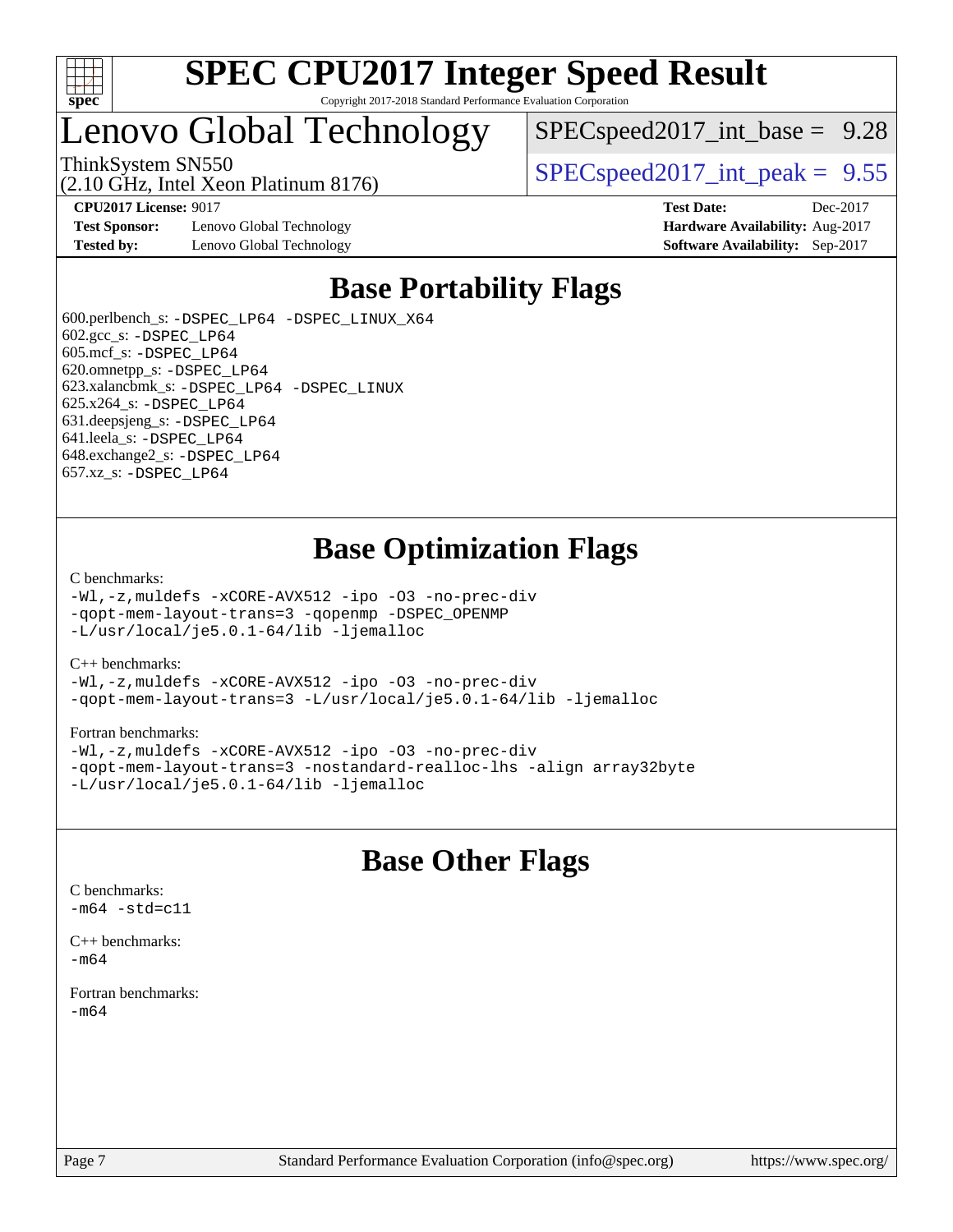

## enovo Global Technology

 $SPECspeed2017\_int\_base = 9.28$ 

ThinkSystem SN550  $SPEC speed2017$  int peak = 9.55

### (2.10 GHz, Intel Xeon Platinum 8176)

**[Test Sponsor:](http://www.spec.org/auto/cpu2017/Docs/result-fields.html#TestSponsor)** Lenovo Global Technology **[Hardware Availability:](http://www.spec.org/auto/cpu2017/Docs/result-fields.html#HardwareAvailability)** Aug-2017 **[Tested by:](http://www.spec.org/auto/cpu2017/Docs/result-fields.html#Testedby)** Lenovo Global Technology **[Software Availability:](http://www.spec.org/auto/cpu2017/Docs/result-fields.html#SoftwareAvailability)** Sep-2017

**[CPU2017 License:](http://www.spec.org/auto/cpu2017/Docs/result-fields.html#CPU2017License)** 9017 **[Test Date:](http://www.spec.org/auto/cpu2017/Docs/result-fields.html#TestDate)** Dec-2017

### **[Peak Compiler Invocation](http://www.spec.org/auto/cpu2017/Docs/result-fields.html#PeakCompilerInvocation)**

[C benchmarks](http://www.spec.org/auto/cpu2017/Docs/result-fields.html#Cbenchmarks):

[icc](http://www.spec.org/cpu2017/results/res2018q1/cpu2017-20180108-02582.flags.html#user_CCpeak_intel_icc_18.0_66fc1ee009f7361af1fbd72ca7dcefbb700085f36577c54f309893dd4ec40d12360134090235512931783d35fd58c0460139e722d5067c5574d8eaf2b3e37e92)

[C++ benchmarks:](http://www.spec.org/auto/cpu2017/Docs/result-fields.html#CXXbenchmarks) [icpc](http://www.spec.org/cpu2017/results/res2018q1/cpu2017-20180108-02582.flags.html#user_CXXpeak_intel_icpc_18.0_c510b6838c7f56d33e37e94d029a35b4a7bccf4766a728ee175e80a419847e808290a9b78be685c44ab727ea267ec2f070ec5dc83b407c0218cded6866a35d07)

[Fortran benchmarks](http://www.spec.org/auto/cpu2017/Docs/result-fields.html#Fortranbenchmarks): [ifort](http://www.spec.org/cpu2017/results/res2018q1/cpu2017-20180108-02582.flags.html#user_FCpeak_intel_ifort_18.0_8111460550e3ca792625aed983ce982f94888b8b503583aa7ba2b8303487b4d8a21a13e7191a45c5fd58ff318f48f9492884d4413fa793fd88dd292cad7027ca)

### **[Peak Portability Flags](http://www.spec.org/auto/cpu2017/Docs/result-fields.html#PeakPortabilityFlags)**

 600.perlbench\_s: [-DSPEC\\_LP64](http://www.spec.org/cpu2017/results/res2018q1/cpu2017-20180108-02582.flags.html#b600.perlbench_s_peakPORTABILITY_DSPEC_LP64) [-DSPEC\\_LINUX\\_X64](http://www.spec.org/cpu2017/results/res2018q1/cpu2017-20180108-02582.flags.html#b600.perlbench_s_peakCPORTABILITY_DSPEC_LINUX_X64) 602.gcc\_s: [-DSPEC\\_LP64](http://www.spec.org/cpu2017/results/res2018q1/cpu2017-20180108-02582.flags.html#suite_peakPORTABILITY602_gcc_s_DSPEC_LP64) 605.mcf\_s: [-DSPEC\\_LP64](http://www.spec.org/cpu2017/results/res2018q1/cpu2017-20180108-02582.flags.html#suite_peakPORTABILITY605_mcf_s_DSPEC_LP64) 620.omnetpp\_s: [-DSPEC\\_LP64](http://www.spec.org/cpu2017/results/res2018q1/cpu2017-20180108-02582.flags.html#suite_peakPORTABILITY620_omnetpp_s_DSPEC_LP64) 623.xalancbmk\_s: [-D\\_FILE\\_OFFSET\\_BITS=64](http://www.spec.org/cpu2017/results/res2018q1/cpu2017-20180108-02582.flags.html#user_peakPORTABILITY623_xalancbmk_s_file_offset_bits_64_5ae949a99b284ddf4e95728d47cb0843d81b2eb0e18bdfe74bbf0f61d0b064f4bda2f10ea5eb90e1dcab0e84dbc592acfc5018bc955c18609f94ddb8d550002c) [-DSPEC\\_LINUX](http://www.spec.org/cpu2017/results/res2018q1/cpu2017-20180108-02582.flags.html#b623.xalancbmk_s_peakCXXPORTABILITY_DSPEC_LINUX) 625.x264\_s: [-DSPEC\\_LP64](http://www.spec.org/cpu2017/results/res2018q1/cpu2017-20180108-02582.flags.html#suite_peakPORTABILITY625_x264_s_DSPEC_LP64) 631.deepsjeng\_s: [-DSPEC\\_LP64](http://www.spec.org/cpu2017/results/res2018q1/cpu2017-20180108-02582.flags.html#suite_peakPORTABILITY631_deepsjeng_s_DSPEC_LP64) 641.leela\_s: [-DSPEC\\_LP64](http://www.spec.org/cpu2017/results/res2018q1/cpu2017-20180108-02582.flags.html#suite_peakPORTABILITY641_leela_s_DSPEC_LP64) 648.exchange2\_s: [-DSPEC\\_LP64](http://www.spec.org/cpu2017/results/res2018q1/cpu2017-20180108-02582.flags.html#suite_peakPORTABILITY648_exchange2_s_DSPEC_LP64) 657.xz\_s: [-DSPEC\\_LP64](http://www.spec.org/cpu2017/results/res2018q1/cpu2017-20180108-02582.flags.html#suite_peakPORTABILITY657_xz_s_DSPEC_LP64)

### **[Peak Optimization Flags](http://www.spec.org/auto/cpu2017/Docs/result-fields.html#PeakOptimizationFlags)**

[C benchmarks](http://www.spec.org/auto/cpu2017/Docs/result-fields.html#Cbenchmarks):

600.perlbench\_s:  $-W1$ , -z, muldefs [-prof-gen](http://www.spec.org/cpu2017/results/res2018q1/cpu2017-20180108-02582.flags.html#user_peakPASS1_CFLAGSPASS1_LDFLAGS600_perlbench_s_prof_gen_5aa4926d6013ddb2a31985c654b3eb18169fc0c6952a63635c234f711e6e63dd76e94ad52365559451ec499a2cdb89e4dc58ba4c67ef54ca681ffbe1461d6b36)(pass 1) [-prof-use](http://www.spec.org/cpu2017/results/res2018q1/cpu2017-20180108-02582.flags.html#user_peakPASS2_CFLAGSPASS2_LDFLAGS600_perlbench_s_prof_use_1a21ceae95f36a2b53c25747139a6c16ca95bd9def2a207b4f0849963b97e94f5260e30a0c64f4bb623698870e679ca08317ef8150905d41bd88c6f78df73f19)(pass 2) -02 [-xCORE-AVX512](http://www.spec.org/cpu2017/results/res2018q1/cpu2017-20180108-02582.flags.html#user_peakPASS2_COPTIMIZE600_perlbench_s_f-xCORE-AVX512) [-qopt-mem-layout-trans=3](http://www.spec.org/cpu2017/results/res2018q1/cpu2017-20180108-02582.flags.html#user_peakPASS1_COPTIMIZEPASS2_COPTIMIZE600_perlbench_s_f-qopt-mem-layout-trans_de80db37974c74b1f0e20d883f0b675c88c3b01e9d123adea9b28688d64333345fb62bc4a798493513fdb68f60282f9a726aa07f478b2f7113531aecce732043) [-ipo](http://www.spec.org/cpu2017/results/res2018q1/cpu2017-20180108-02582.flags.html#user_peakPASS2_COPTIMIZE600_perlbench_s_f-ipo) [-O3](http://www.spec.org/cpu2017/results/res2018q1/cpu2017-20180108-02582.flags.html#user_peakPASS2_COPTIMIZE600_perlbench_s_f-O3) [-no-prec-div](http://www.spec.org/cpu2017/results/res2018q1/cpu2017-20180108-02582.flags.html#user_peakPASS2_COPTIMIZE600_perlbench_s_f-no-prec-div) [-DSPEC\\_SUPPRESS\\_OPENMP](http://www.spec.org/cpu2017/results/res2018q1/cpu2017-20180108-02582.flags.html#suite_peakPASS1_COPTIMIZE600_perlbench_s_DSPEC_SUPPRESS_OPENMP) [-qopenmp](http://www.spec.org/cpu2017/results/res2018q1/cpu2017-20180108-02582.flags.html#user_peakPASS2_COPTIMIZE600_perlbench_s_qopenmp_16be0c44f24f464004c6784a7acb94aca937f053568ce72f94b139a11c7c168634a55f6653758ddd83bcf7b8463e8028bb0b48b77bcddc6b78d5d95bb1df2967) [-DSPEC\\_OPENMP](http://www.spec.org/cpu2017/results/res2018q1/cpu2017-20180108-02582.flags.html#suite_peakPASS2_COPTIMIZE600_perlbench_s_DSPEC_OPENMP) [-fno-strict-overflow](http://www.spec.org/cpu2017/results/res2018q1/cpu2017-20180108-02582.flags.html#user_peakEXTRA_OPTIMIZE600_perlbench_s_f-fno-strict-overflow) [-L/usr/local/je5.0.1-64/lib](http://www.spec.org/cpu2017/results/res2018q1/cpu2017-20180108-02582.flags.html#user_peakEXTRA_LIBS600_perlbench_s_jemalloc_link_path64_4b10a636b7bce113509b17f3bd0d6226c5fb2346b9178c2d0232c14f04ab830f976640479e5c33dc2bcbbdad86ecfb6634cbbd4418746f06f368b512fced5394) [-ljemalloc](http://www.spec.org/cpu2017/results/res2018q1/cpu2017-20180108-02582.flags.html#user_peakEXTRA_LIBS600_perlbench_s_jemalloc_link_lib_d1249b907c500fa1c0672f44f562e3d0f79738ae9e3c4a9c376d49f265a04b9c99b167ecedbf6711b3085be911c67ff61f150a17b3472be731631ba4d0471706)

 602.gcc\_s: [-Wl,-z,muldefs](http://www.spec.org/cpu2017/results/res2018q1/cpu2017-20180108-02582.flags.html#user_peakEXTRA_LDFLAGS602_gcc_s_link_force_multiple1_b4cbdb97b34bdee9ceefcfe54f4c8ea74255f0b02a4b23e853cdb0e18eb4525ac79b5a88067c842dd0ee6996c24547a27a4b99331201badda8798ef8a743f577) [-prof-gen](http://www.spec.org/cpu2017/results/res2018q1/cpu2017-20180108-02582.flags.html#user_peakPASS1_CFLAGSPASS1_LDFLAGS602_gcc_s_prof_gen_5aa4926d6013ddb2a31985c654b3eb18169fc0c6952a63635c234f711e6e63dd76e94ad52365559451ec499a2cdb89e4dc58ba4c67ef54ca681ffbe1461d6b36)(pass 1) [-prof-use](http://www.spec.org/cpu2017/results/res2018q1/cpu2017-20180108-02582.flags.html#user_peakPASS2_CFLAGSPASS2_LDFLAGS602_gcc_s_prof_use_1a21ceae95f36a2b53c25747139a6c16ca95bd9def2a207b4f0849963b97e94f5260e30a0c64f4bb623698870e679ca08317ef8150905d41bd88c6f78df73f19)(pass 2) [-O2](http://www.spec.org/cpu2017/results/res2018q1/cpu2017-20180108-02582.flags.html#user_peakPASS1_COPTIMIZE602_gcc_s_f-O2) [-xCORE-AVX512](http://www.spec.org/cpu2017/results/res2018q1/cpu2017-20180108-02582.flags.html#user_peakPASS2_COPTIMIZE602_gcc_s_f-xCORE-AVX512) [-qopt-mem-layout-trans=3](http://www.spec.org/cpu2017/results/res2018q1/cpu2017-20180108-02582.flags.html#user_peakPASS1_COPTIMIZEPASS2_COPTIMIZE602_gcc_s_f-qopt-mem-layout-trans_de80db37974c74b1f0e20d883f0b675c88c3b01e9d123adea9b28688d64333345fb62bc4a798493513fdb68f60282f9a726aa07f478b2f7113531aecce732043) [-ipo](http://www.spec.org/cpu2017/results/res2018q1/cpu2017-20180108-02582.flags.html#user_peakPASS2_COPTIMIZE602_gcc_s_f-ipo) [-O3](http://www.spec.org/cpu2017/results/res2018q1/cpu2017-20180108-02582.flags.html#user_peakPASS2_COPTIMIZE602_gcc_s_f-O3) [-no-prec-div](http://www.spec.org/cpu2017/results/res2018q1/cpu2017-20180108-02582.flags.html#user_peakPASS2_COPTIMIZE602_gcc_s_f-no-prec-div) [-DSPEC\\_SUPPRESS\\_OPENMP](http://www.spec.org/cpu2017/results/res2018q1/cpu2017-20180108-02582.flags.html#suite_peakPASS1_COPTIMIZE602_gcc_s_DSPEC_SUPPRESS_OPENMP) [-qopenmp](http://www.spec.org/cpu2017/results/res2018q1/cpu2017-20180108-02582.flags.html#user_peakPASS2_COPTIMIZE602_gcc_s_qopenmp_16be0c44f24f464004c6784a7acb94aca937f053568ce72f94b139a11c7c168634a55f6653758ddd83bcf7b8463e8028bb0b48b77bcddc6b78d5d95bb1df2967) [-DSPEC\\_OPENMP](http://www.spec.org/cpu2017/results/res2018q1/cpu2017-20180108-02582.flags.html#suite_peakPASS2_COPTIMIZE602_gcc_s_DSPEC_OPENMP) [-L/usr/local/je5.0.1-64/lib](http://www.spec.org/cpu2017/results/res2018q1/cpu2017-20180108-02582.flags.html#user_peakEXTRA_LIBS602_gcc_s_jemalloc_link_path64_4b10a636b7bce113509b17f3bd0d6226c5fb2346b9178c2d0232c14f04ab830f976640479e5c33dc2bcbbdad86ecfb6634cbbd4418746f06f368b512fced5394) [-ljemalloc](http://www.spec.org/cpu2017/results/res2018q1/cpu2017-20180108-02582.flags.html#user_peakEXTRA_LIBS602_gcc_s_jemalloc_link_lib_d1249b907c500fa1c0672f44f562e3d0f79738ae9e3c4a9c376d49f265a04b9c99b167ecedbf6711b3085be911c67ff61f150a17b3472be731631ba4d0471706)

| 605.mcf s: $-Wl$ , $-z$ , muldefs $-prof-qen(pass 1)$ $-prof-use(pass 2) -ipo$ |
|--------------------------------------------------------------------------------|
| -xCORE-AVX512 -03 -no-prec-div -gopt-mem-layout-trans=3                        |
| -DSPEC SUPPRESS OPENMP - gopenmp - DSPEC OPENMP                                |
| $-L/usr/local/ie5.0.1-64/lib -liemalloc$                                       |

**(Continued on next page)**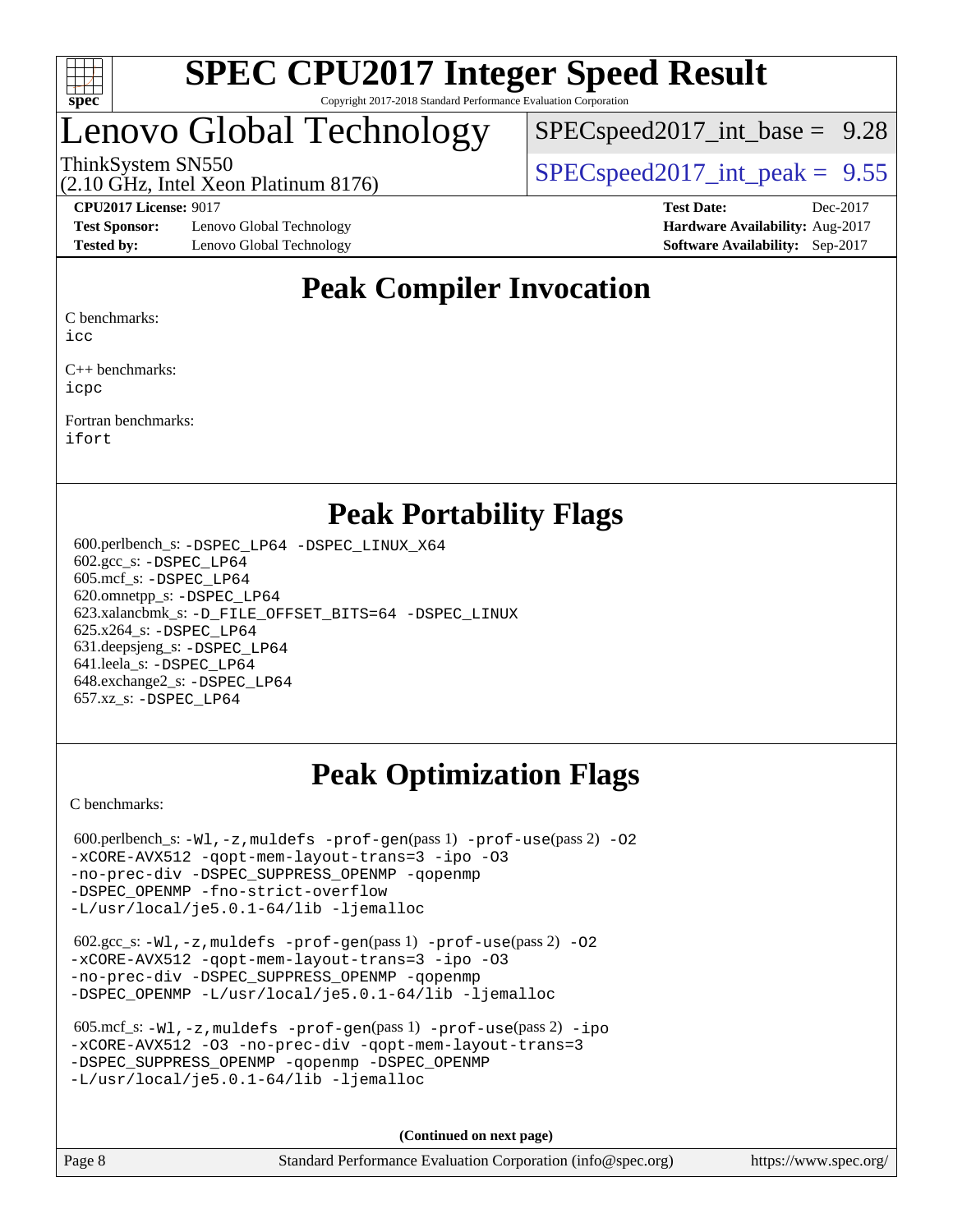

### Lenovo Global Technology

(2.10 GHz, Intel Xeon Platinum 8176)

 $SPECspeed2017\_int\_base = 9.28$ 

ThinkSystem SN550  $SPEC speed2017$  int peak = 9.55

**[Test Sponsor:](http://www.spec.org/auto/cpu2017/Docs/result-fields.html#TestSponsor)** Lenovo Global Technology **[Hardware Availability:](http://www.spec.org/auto/cpu2017/Docs/result-fields.html#HardwareAvailability)** Aug-2017 **[Tested by:](http://www.spec.org/auto/cpu2017/Docs/result-fields.html#Testedby)** Lenovo Global Technology **[Software Availability:](http://www.spec.org/auto/cpu2017/Docs/result-fields.html#SoftwareAvailability)** Sep-2017

**[CPU2017 License:](http://www.spec.org/auto/cpu2017/Docs/result-fields.html#CPU2017License)** 9017 **[Test Date:](http://www.spec.org/auto/cpu2017/Docs/result-fields.html#TestDate)** Dec-2017

### **[Peak Optimization Flags \(Continued\)](http://www.spec.org/auto/cpu2017/Docs/result-fields.html#PeakOptimizationFlags)**

 625.x264\_s: [-Wl,-z,muldefs](http://www.spec.org/cpu2017/results/res2018q1/cpu2017-20180108-02582.flags.html#user_peakEXTRA_LDFLAGS625_x264_s_link_force_multiple1_b4cbdb97b34bdee9ceefcfe54f4c8ea74255f0b02a4b23e853cdb0e18eb4525ac79b5a88067c842dd0ee6996c24547a27a4b99331201badda8798ef8a743f577) [-xCORE-AVX512](http://www.spec.org/cpu2017/results/res2018q1/cpu2017-20180108-02582.flags.html#user_peakCOPTIMIZE625_x264_s_f-xCORE-AVX512) [-ipo](http://www.spec.org/cpu2017/results/res2018q1/cpu2017-20180108-02582.flags.html#user_peakCOPTIMIZE625_x264_s_f-ipo) [-O3](http://www.spec.org/cpu2017/results/res2018q1/cpu2017-20180108-02582.flags.html#user_peakCOPTIMIZE625_x264_s_f-O3) [-no-prec-div](http://www.spec.org/cpu2017/results/res2018q1/cpu2017-20180108-02582.flags.html#user_peakCOPTIMIZE625_x264_s_f-no-prec-div) [-qopt-mem-layout-trans=3](http://www.spec.org/cpu2017/results/res2018q1/cpu2017-20180108-02582.flags.html#user_peakCOPTIMIZE625_x264_s_f-qopt-mem-layout-trans_de80db37974c74b1f0e20d883f0b675c88c3b01e9d123adea9b28688d64333345fb62bc4a798493513fdb68f60282f9a726aa07f478b2f7113531aecce732043) [-qopenmp](http://www.spec.org/cpu2017/results/res2018q1/cpu2017-20180108-02582.flags.html#user_peakCOPTIMIZE625_x264_s_qopenmp_16be0c44f24f464004c6784a7acb94aca937f053568ce72f94b139a11c7c168634a55f6653758ddd83bcf7b8463e8028bb0b48b77bcddc6b78d5d95bb1df2967) [-DSPEC\\_OPENMP](http://www.spec.org/cpu2017/results/res2018q1/cpu2017-20180108-02582.flags.html#suite_peakCOPTIMIZE625_x264_s_DSPEC_OPENMP) [-L/usr/local/je5.0.1-64/lib](http://www.spec.org/cpu2017/results/res2018q1/cpu2017-20180108-02582.flags.html#user_peakEXTRA_LIBS625_x264_s_jemalloc_link_path64_4b10a636b7bce113509b17f3bd0d6226c5fb2346b9178c2d0232c14f04ab830f976640479e5c33dc2bcbbdad86ecfb6634cbbd4418746f06f368b512fced5394) [-ljemalloc](http://www.spec.org/cpu2017/results/res2018q1/cpu2017-20180108-02582.flags.html#user_peakEXTRA_LIBS625_x264_s_jemalloc_link_lib_d1249b907c500fa1c0672f44f562e3d0f79738ae9e3c4a9c376d49f265a04b9c99b167ecedbf6711b3085be911c67ff61f150a17b3472be731631ba4d0471706)

657.xz\_s: Same as 602.gcc\_s

[C++ benchmarks:](http://www.spec.org/auto/cpu2017/Docs/result-fields.html#CXXbenchmarks)

620.omnetpp\_s: $-W1$ ,-z,muldefs -prof-qen(pass 1) [-prof-use](http://www.spec.org/cpu2017/results/res2018q1/cpu2017-20180108-02582.flags.html#user_peakPASS2_CXXFLAGSPASS2_LDFLAGS620_omnetpp_s_prof_use_1a21ceae95f36a2b53c25747139a6c16ca95bd9def2a207b4f0849963b97e94f5260e30a0c64f4bb623698870e679ca08317ef8150905d41bd88c6f78df73f19)(pass 2) [-ipo](http://www.spec.org/cpu2017/results/res2018q1/cpu2017-20180108-02582.flags.html#user_peakPASS1_CXXOPTIMIZEPASS2_CXXOPTIMIZE620_omnetpp_s_f-ipo) [-xCORE-AVX512](http://www.spec.org/cpu2017/results/res2018q1/cpu2017-20180108-02582.flags.html#user_peakPASS2_CXXOPTIMIZE620_omnetpp_s_f-xCORE-AVX512) [-O3](http://www.spec.org/cpu2017/results/res2018q1/cpu2017-20180108-02582.flags.html#user_peakPASS1_CXXOPTIMIZEPASS2_CXXOPTIMIZE620_omnetpp_s_f-O3) [-no-prec-div](http://www.spec.org/cpu2017/results/res2018q1/cpu2017-20180108-02582.flags.html#user_peakPASS1_CXXOPTIMIZEPASS2_CXXOPTIMIZE620_omnetpp_s_f-no-prec-div) [-qopt-mem-layout-trans=3](http://www.spec.org/cpu2017/results/res2018q1/cpu2017-20180108-02582.flags.html#user_peakPASS1_CXXOPTIMIZEPASS2_CXXOPTIMIZE620_omnetpp_s_f-qopt-mem-layout-trans_de80db37974c74b1f0e20d883f0b675c88c3b01e9d123adea9b28688d64333345fb62bc4a798493513fdb68f60282f9a726aa07f478b2f7113531aecce732043) [-DSPEC\\_SUPPRESS\\_OPENMP](http://www.spec.org/cpu2017/results/res2018q1/cpu2017-20180108-02582.flags.html#suite_peakPASS1_CXXOPTIMIZE620_omnetpp_s_DSPEC_SUPPRESS_OPENMP) [-qopenmp](http://www.spec.org/cpu2017/results/res2018q1/cpu2017-20180108-02582.flags.html#user_peakPASS2_CXXOPTIMIZE620_omnetpp_s_qopenmp_16be0c44f24f464004c6784a7acb94aca937f053568ce72f94b139a11c7c168634a55f6653758ddd83bcf7b8463e8028bb0b48b77bcddc6b78d5d95bb1df2967) [-DSPEC\\_OPENMP](http://www.spec.org/cpu2017/results/res2018q1/cpu2017-20180108-02582.flags.html#suite_peakPASS2_CXXOPTIMIZE620_omnetpp_s_DSPEC_OPENMP) [-L/usr/local/je5.0.1-64/lib](http://www.spec.org/cpu2017/results/res2018q1/cpu2017-20180108-02582.flags.html#user_peakEXTRA_LIBS620_omnetpp_s_jemalloc_link_path64_4b10a636b7bce113509b17f3bd0d6226c5fb2346b9178c2d0232c14f04ab830f976640479e5c33dc2bcbbdad86ecfb6634cbbd4418746f06f368b512fced5394) [-ljemalloc](http://www.spec.org/cpu2017/results/res2018q1/cpu2017-20180108-02582.flags.html#user_peakEXTRA_LIBS620_omnetpp_s_jemalloc_link_lib_d1249b907c500fa1c0672f44f562e3d0f79738ae9e3c4a9c376d49f265a04b9c99b167ecedbf6711b3085be911c67ff61f150a17b3472be731631ba4d0471706)

 623.xalancbmk\_s: [-L/opt/intel/compilers\\_and\\_libraries\\_2018/linux/lib/ia32](http://www.spec.org/cpu2017/results/res2018q1/cpu2017-20180108-02582.flags.html#user_peakCXXLD623_xalancbmk_s_Enable-32bit-runtime_af243bdb1d79e4c7a4f720bf8275e627de2ecd461de63307bc14cef0633fde3cd7bb2facb32dcc8be9566045fb55d40ce2b72b725f73827aa7833441b71b9343) [-Wl,-z,muldefs](http://www.spec.org/cpu2017/results/res2018q1/cpu2017-20180108-02582.flags.html#user_peakEXTRA_LDFLAGS623_xalancbmk_s_link_force_multiple1_b4cbdb97b34bdee9ceefcfe54f4c8ea74255f0b02a4b23e853cdb0e18eb4525ac79b5a88067c842dd0ee6996c24547a27a4b99331201badda8798ef8a743f577) [-prof-gen](http://www.spec.org/cpu2017/results/res2018q1/cpu2017-20180108-02582.flags.html#user_peakPASS1_CXXFLAGSPASS1_LDFLAGS623_xalancbmk_s_prof_gen_5aa4926d6013ddb2a31985c654b3eb18169fc0c6952a63635c234f711e6e63dd76e94ad52365559451ec499a2cdb89e4dc58ba4c67ef54ca681ffbe1461d6b36)(pass 1) [-prof-use](http://www.spec.org/cpu2017/results/res2018q1/cpu2017-20180108-02582.flags.html#user_peakPASS2_CXXFLAGSPASS2_LDFLAGS623_xalancbmk_s_prof_use_1a21ceae95f36a2b53c25747139a6c16ca95bd9def2a207b4f0849963b97e94f5260e30a0c64f4bb623698870e679ca08317ef8150905d41bd88c6f78df73f19)(pass 2) [-ipo](http://www.spec.org/cpu2017/results/res2018q1/cpu2017-20180108-02582.flags.html#user_peakPASS1_CXXOPTIMIZEPASS2_CXXOPTIMIZE623_xalancbmk_s_f-ipo) [-xCORE-AVX512](http://www.spec.org/cpu2017/results/res2018q1/cpu2017-20180108-02582.flags.html#user_peakPASS2_CXXOPTIMIZE623_xalancbmk_s_f-xCORE-AVX512) [-O3](http://www.spec.org/cpu2017/results/res2018q1/cpu2017-20180108-02582.flags.html#user_peakPASS1_CXXOPTIMIZEPASS2_CXXOPTIMIZE623_xalancbmk_s_f-O3) [-no-prec-div](http://www.spec.org/cpu2017/results/res2018q1/cpu2017-20180108-02582.flags.html#user_peakPASS1_CXXOPTIMIZEPASS2_CXXOPTIMIZE623_xalancbmk_s_f-no-prec-div) [-qopt-mem-layout-trans=3](http://www.spec.org/cpu2017/results/res2018q1/cpu2017-20180108-02582.flags.html#user_peakPASS1_CXXOPTIMIZEPASS2_CXXOPTIMIZE623_xalancbmk_s_f-qopt-mem-layout-trans_de80db37974c74b1f0e20d883f0b675c88c3b01e9d123adea9b28688d64333345fb62bc4a798493513fdb68f60282f9a726aa07f478b2f7113531aecce732043) [-DSPEC\\_SUPPRESS\\_OPENMP](http://www.spec.org/cpu2017/results/res2018q1/cpu2017-20180108-02582.flags.html#suite_peakPASS1_CXXOPTIMIZE623_xalancbmk_s_DSPEC_SUPPRESS_OPENMP) [-qopenmp](http://www.spec.org/cpu2017/results/res2018q1/cpu2017-20180108-02582.flags.html#user_peakPASS2_CXXOPTIMIZE623_xalancbmk_s_qopenmp_16be0c44f24f464004c6784a7acb94aca937f053568ce72f94b139a11c7c168634a55f6653758ddd83bcf7b8463e8028bb0b48b77bcddc6b78d5d95bb1df2967) [-DSPEC\\_OPENMP](http://www.spec.org/cpu2017/results/res2018q1/cpu2017-20180108-02582.flags.html#suite_peakPASS2_CXXOPTIMIZE623_xalancbmk_s_DSPEC_OPENMP) [-L/usr/local/je5.0.1-32/lib](http://www.spec.org/cpu2017/results/res2018q1/cpu2017-20180108-02582.flags.html#user_peakEXTRA_LIBS623_xalancbmk_s_jemalloc_link_path32_e29f22e8e6c17053bbc6a0971f5a9c01a601a06bb1a59df2084b77a2fe0a2995b64fd4256feaeea39eeba3aae142e96e2b2b0a28974019c0c0c88139a84f900a) [-ljemalloc](http://www.spec.org/cpu2017/results/res2018q1/cpu2017-20180108-02582.flags.html#user_peakEXTRA_LIBS623_xalancbmk_s_jemalloc_link_lib_d1249b907c500fa1c0672f44f562e3d0f79738ae9e3c4a9c376d49f265a04b9c99b167ecedbf6711b3085be911c67ff61f150a17b3472be731631ba4d0471706)

631.deepsjeng\_s: Same as 620.omnetpp\_s

641.leela\_s: Same as 620.omnetpp\_s

[Fortran benchmarks](http://www.spec.org/auto/cpu2017/Docs/result-fields.html#Fortranbenchmarks): [-Wl,-z,muldefs](http://www.spec.org/cpu2017/results/res2018q1/cpu2017-20180108-02582.flags.html#user_FCpeak_link_force_multiple1_b4cbdb97b34bdee9ceefcfe54f4c8ea74255f0b02a4b23e853cdb0e18eb4525ac79b5a88067c842dd0ee6996c24547a27a4b99331201badda8798ef8a743f577) [-xCORE-AVX512](http://www.spec.org/cpu2017/results/res2018q1/cpu2017-20180108-02582.flags.html#user_FCpeak_f-xCORE-AVX512) [-ipo](http://www.spec.org/cpu2017/results/res2018q1/cpu2017-20180108-02582.flags.html#user_FCpeak_f-ipo) [-O3](http://www.spec.org/cpu2017/results/res2018q1/cpu2017-20180108-02582.flags.html#user_FCpeak_f-O3) [-no-prec-div](http://www.spec.org/cpu2017/results/res2018q1/cpu2017-20180108-02582.flags.html#user_FCpeak_f-no-prec-div) [-qopt-mem-layout-trans=3](http://www.spec.org/cpu2017/results/res2018q1/cpu2017-20180108-02582.flags.html#user_FCpeak_f-qopt-mem-layout-trans_de80db37974c74b1f0e20d883f0b675c88c3b01e9d123adea9b28688d64333345fb62bc4a798493513fdb68f60282f9a726aa07f478b2f7113531aecce732043) [-nostandard-realloc-lhs](http://www.spec.org/cpu2017/results/res2018q1/cpu2017-20180108-02582.flags.html#user_FCpeak_f_2003_std_realloc_82b4557e90729c0f113870c07e44d33d6f5a304b4f63d4c15d2d0f1fab99f5daaed73bdb9275d9ae411527f28b936061aa8b9c8f2d63842963b95c9dd6426b8a) [-align array32byte](http://www.spec.org/cpu2017/results/res2018q1/cpu2017-20180108-02582.flags.html#user_FCpeak_align_array32byte_b982fe038af199962ba9a80c053b8342c548c85b40b8e86eb3cc33dee0d7986a4af373ac2d51c3f7cf710a18d62fdce2948f201cd044323541f22fc0fffc51b6) [-L/usr/local/je5.0.1-64/lib](http://www.spec.org/cpu2017/results/res2018q1/cpu2017-20180108-02582.flags.html#user_FCpeak_jemalloc_link_path64_4b10a636b7bce113509b17f3bd0d6226c5fb2346b9178c2d0232c14f04ab830f976640479e5c33dc2bcbbdad86ecfb6634cbbd4418746f06f368b512fced5394) [-ljemalloc](http://www.spec.org/cpu2017/results/res2018q1/cpu2017-20180108-02582.flags.html#user_FCpeak_jemalloc_link_lib_d1249b907c500fa1c0672f44f562e3d0f79738ae9e3c4a9c376d49f265a04b9c99b167ecedbf6711b3085be911c67ff61f150a17b3472be731631ba4d0471706)

### **[Peak Other Flags](http://www.spec.org/auto/cpu2017/Docs/result-fields.html#PeakOtherFlags)**

[C benchmarks](http://www.spec.org/auto/cpu2017/Docs/result-fields.html#Cbenchmarks):  $-m64 - std= c11$  $-m64 - std= c11$ 

[C++ benchmarks \(except as noted below\):](http://www.spec.org/auto/cpu2017/Docs/result-fields.html#CXXbenchmarksexceptasnotedbelow) [-m64](http://www.spec.org/cpu2017/results/res2018q1/cpu2017-20180108-02582.flags.html#user_CXXpeak_intel_intel64_18.0_af43caccfc8ded86e7699f2159af6efc7655f51387b94da716254467f3c01020a5059329e2569e4053f409e7c9202a7efc638f7a6d1ffb3f52dea4a3e31d82ab)

623.xalancbmk\_s: [-m32](http://www.spec.org/cpu2017/results/res2018q1/cpu2017-20180108-02582.flags.html#user_peakCXXLD623_xalancbmk_s_intel_ia32_18.0_2666f1173eb60787016b673bfe1358e27016ef7649ea4884b7bc6187fd89dc221d14632e22638cde1c647a518de97358ab15d4ad098ee4e19a8b28d0c25e14bf)

[Fortran benchmarks](http://www.spec.org/auto/cpu2017/Docs/result-fields.html#Fortranbenchmarks): [-m64](http://www.spec.org/cpu2017/results/res2018q1/cpu2017-20180108-02582.flags.html#user_FCpeak_intel_intel64_18.0_af43caccfc8ded86e7699f2159af6efc7655f51387b94da716254467f3c01020a5059329e2569e4053f409e7c9202a7efc638f7a6d1ffb3f52dea4a3e31d82ab)